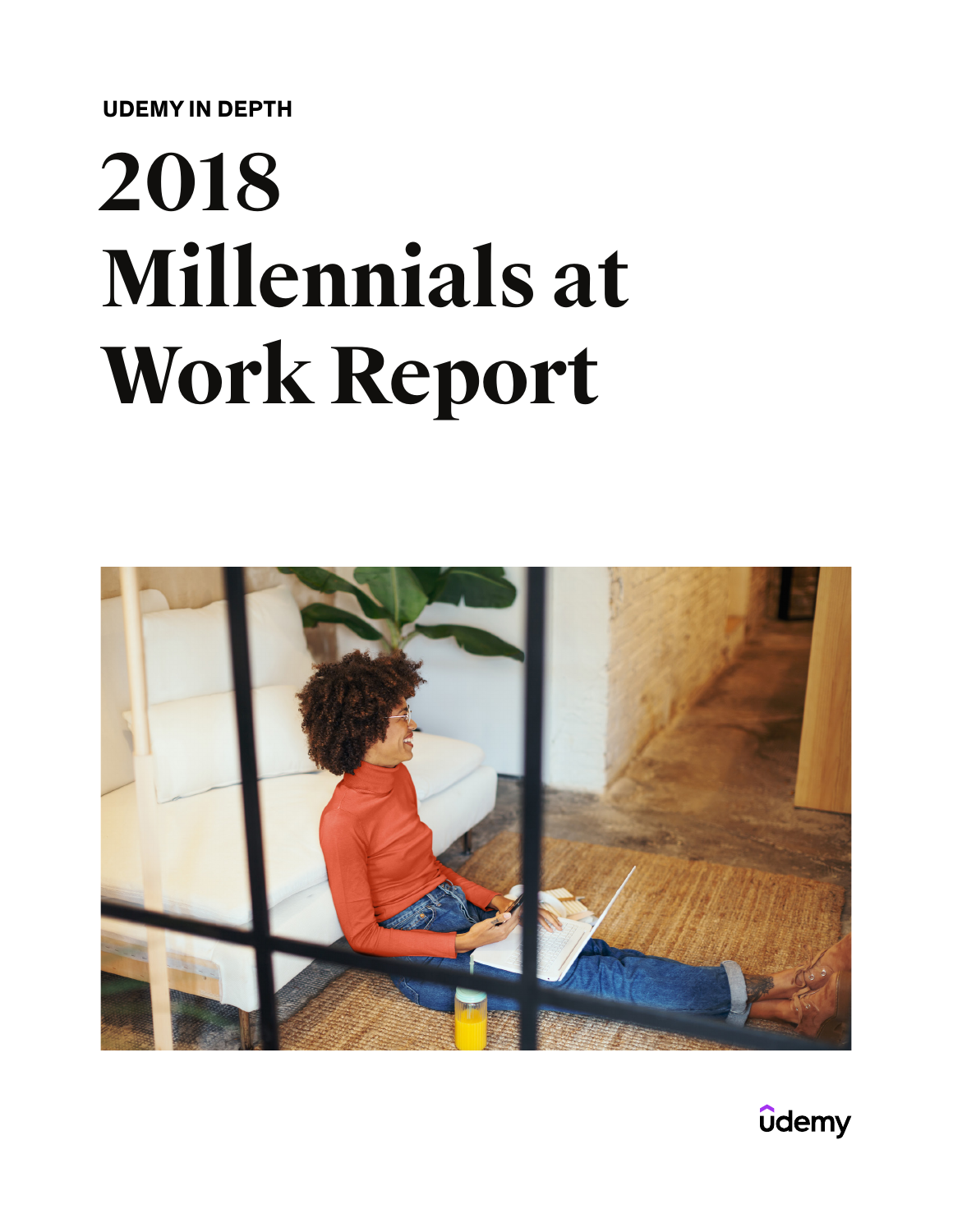# **Learning to Work, Working to Learn**

Millennials, the generation born roughly between 1981 and 2000, get painted with a pretty broad brush as entitled know-it-alls who want all the praise without any of the effort or sacrifice. While there have always been tensions between "kids today" and their elders, millennials have entered the workforce at a particularly fraught time. They face the same newcomer challenges as Gen X and baby boomers did before them but with the added stresses of rapidly changing technologies, uncertainty among interconnected global economies, and the very real possibility of living and working longer than humans ever have.

Udemy wanted to understand how millennials are faring and what they're feeling as they've transitioned from formal education to professional life. What emerges is a picture of a generation that wants to control their own destinies, finds satisfaction in a blend of professional and personal pursuits, and is willing to put in the hard work to reach their goals.

In other words, millennials aren't that different from anyone else. What sets them apart in a work setting, however, may be their insistence that the working world is overdue for change. As the largest generation currently active in the workforce, they have the numbers and the power to stand up for what they think they deserve, and employers hoping to attract and retain millennial talent would be wise to take heed.

#### Key Findings

#### **42%** Less than half said their current employers provide learning, development, and training opportunities

They give their educational preparation high marks but also recognize they'll have to continue gaining new skills. They're ready to do what it takes to keep their skill sets relevant.

#### **42%** Say L&D is the most important benefit when deciding where to work

"Fun" office perks may grab media headlines, but millennials actually want substance from their employers, including learning & development opportunities.

#### **44%** Say a flex schedule is their ideal work arrangement

They want greater flexibility in how, when, and where they work—not because they're spoiled but so they can work smarter and more efficiently.

#### **59%** Have been in their current jobs for more than three years

They want to be loyal and stay with a company, not hop from job to job, but they need employers to show they're equally committed.

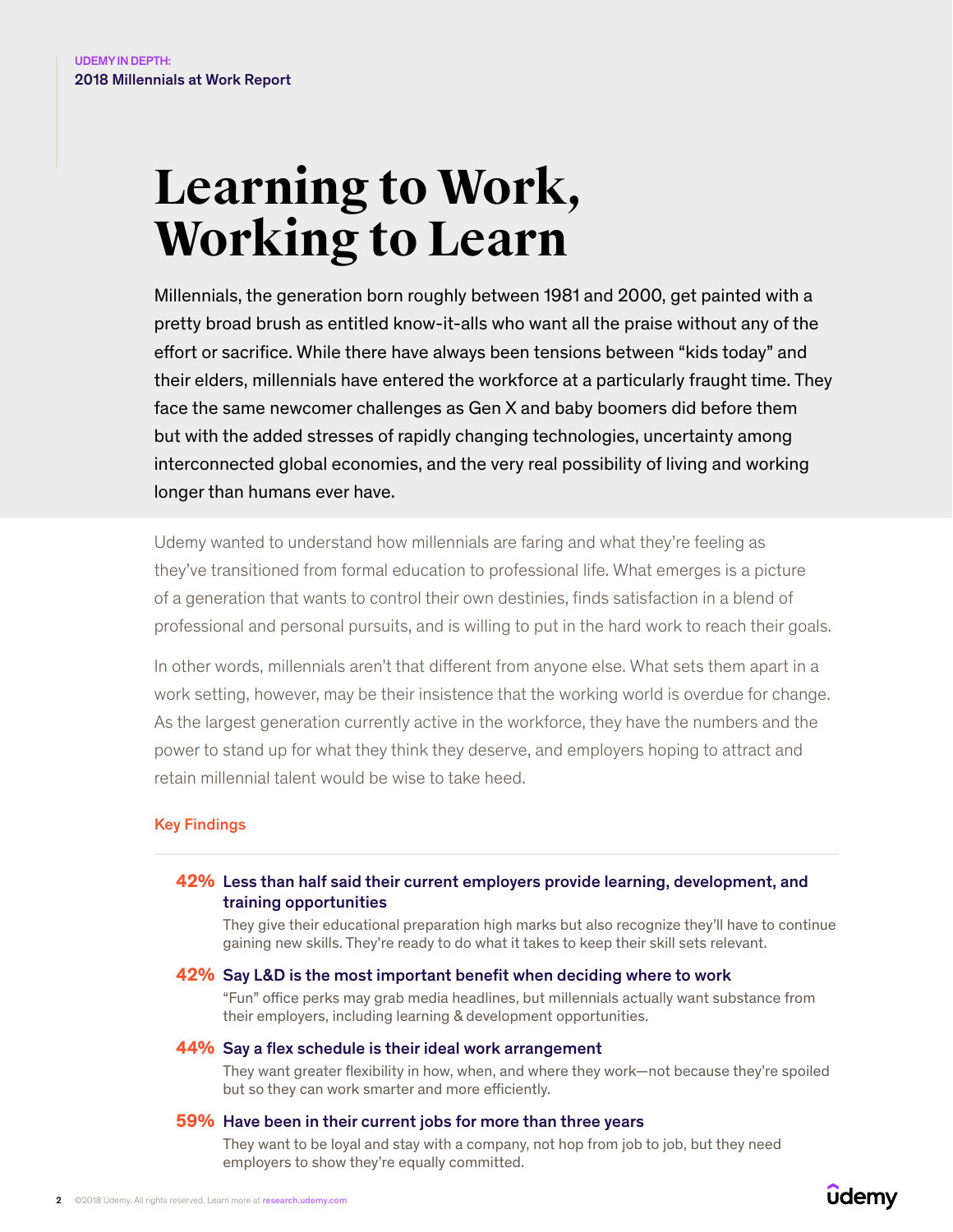# **The Truth About Millennials**

The message to employers wanting to engage and retain this generation is: invest in us, help us keep our skills current, and offer us flexibility, and in return, we will stick with you, rise to the demands of a changing workplace, and use our native comfort with technology to work smarter for you.

# **School-to-Work Transition: Millennials Say, "We're Ready!"**

Most millennials in full-time jobs feel their education prepared them well, with 79% rating their schooling "excellent" or "good". However, they may give themselves more credit than they give their fellow millennials, as a smaller percentage (64%) believe college, in general, is effective preparation for the challenges and opportunities of a 21st-century career.

Contrast this with a recent [American Staffing Association/Harris Poll](https://www.prnewswire.com/news-releases/the-skills-gap-whos-to-blame-300570216.html) survey of American adults of all ages, where 75% of respondents said schools are failing to educate students for the 21st century and 93% said high schools and colleges aren't doing enough to make graduates more employable. Clearly, older workers don't cut much slack for newer entrants to the workforce.

The views of older generations may explain why so many in our millennial survey (60%) feel that employers have unreasonable expectations of the skills and experience young employees should bring to the table. An even greater percentage (67%) think there's a gap between what they're capable of and what employers believe they're qualified to do. These responses were fairly consistent by both gender and level of education.



#### How millennials feel about learning

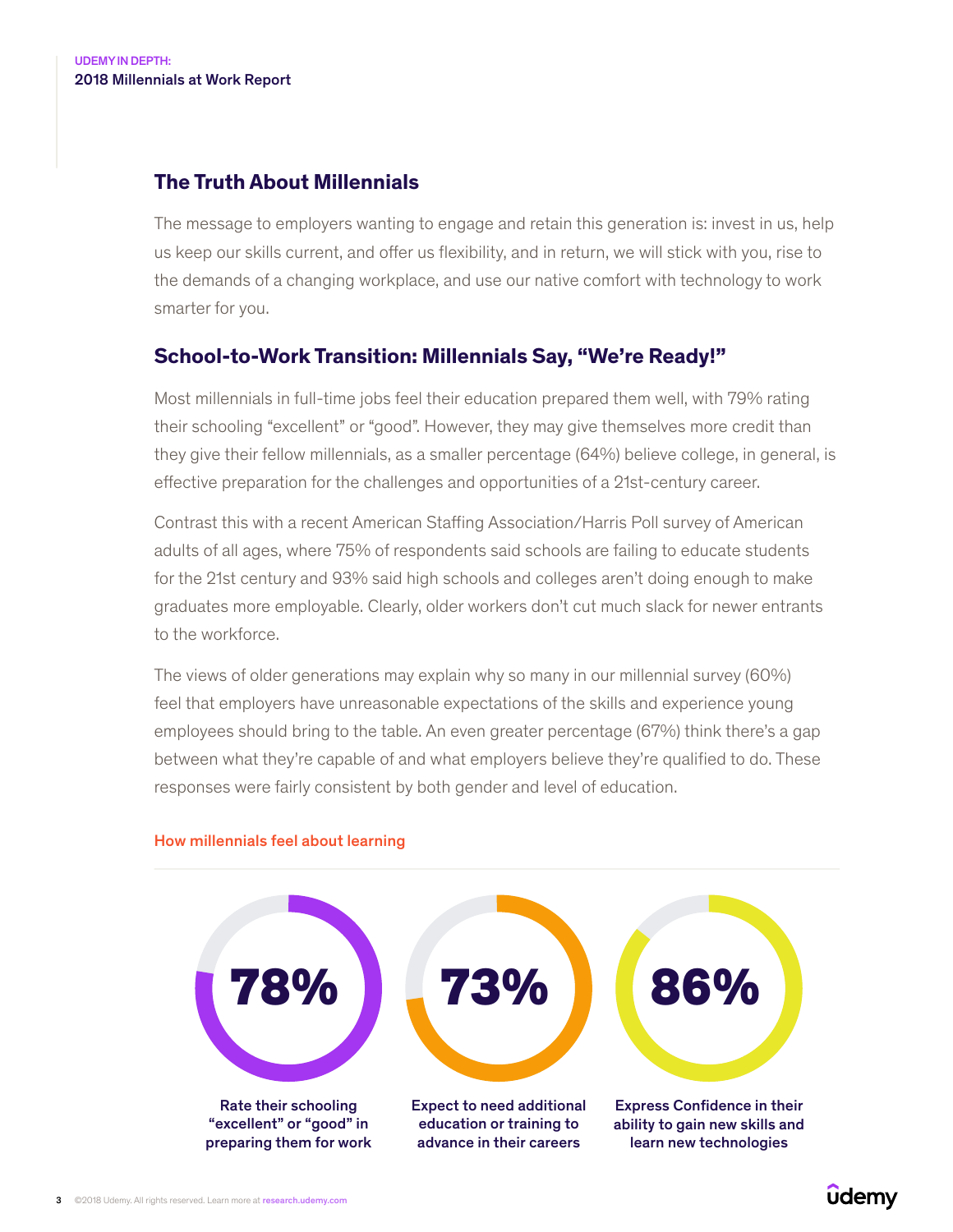# **Millennials, Gender & Workplace Perceptions**

When we asked millennials whether they're compensated fairly, responses broke down along gender lines.

While 69% of male millennials think they receive fair pay, only 52% of millennial women say the same. When asked directly whether there is pay inequality between men and women, most agreed overall, but, again, there were clear gender disparities. Overall agreement also rises with education level.

We were also curious to see how the millennial generation feels about the #MeToo movement, and responses were consistently strong in saying that sexual harassment is a serious problem in the workplace. Not surprisingly, women were more emphatic in their agreement.

#### Do you believe there is wage inequality between men and women?

#### Do you believe sexual harassment is a serious problem in the workplace?

|                    | <b>Yes</b>   | <b>No</b>  |                    | <b>Yes</b>  | No  |
|--------------------|--------------|------------|--------------------|-------------|-----|
| <b>Overall</b>     | 67%          | 33%        | <b>Overall</b>     | 69%         | 31% |
| Men                | 63%          | 38%        | Men                | 65%         | 36% |
|                    | Women $72\%$ | 28%        |                    | Women $73%$ | 27% |
| Men 21-29          | 59%          | 41%        | Men 21-29          | 63%         | 37% |
| <b>Women 21-29</b> | <b>71%</b>   | <b>29%</b> | <b>Women 21-29</b> | 76%         | 24% |

# **What Motivates Millennials: Hunger to Learn**

When it comes to compensation, more than half (60%) believe they're paid fairly, a data point that increases with age and education level; 77% of those with a post-grad degree think their compensation is fair.

But millennials can't be won over with money alone. They also want skills training and career development, a healthy and productive work environment, and supportive managers. They are well aware they have more to learn in order to maintain job performance, and they're prepared to put in the work.

Are employers prepared to meet them halfway? Millennials overwhelmingly believe employers share responsibility and should offer robust learning & development (L&D) opportunities; however, less than half (42%) of our millennial survey respondents said their current employers provide learning, development, and training opportunities.

# **udemy**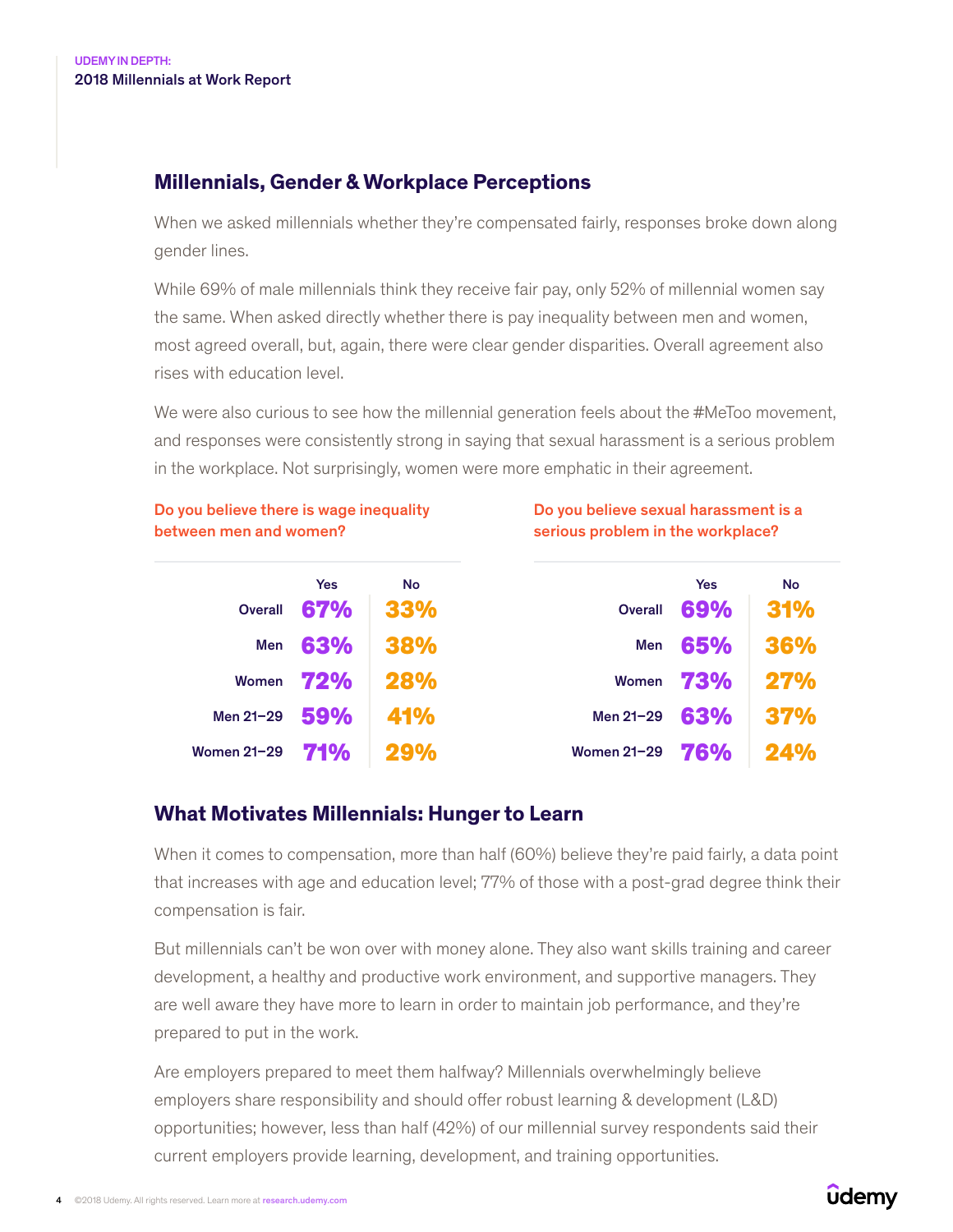Thinking about the future, 73% of millennials said they expect they'll need to pursue additional education or training to advance in their careers, dispelling the notion this generation wants a prize just for showing up. Fifty-five percent of millennials say employers have primary responsibility for paying for upskilling/ retraining, while only 25% think the government should fund it, and 20% said individuals should pay their own way.

They're not worried about being able to keep up to speed either, with 86% How will you maintain or enhance your skills?

- **46%** Learn on my own with online courses, books, etc.
- **35%** Go back for another degree, continuing education
- **34%** Rely on training provided by my employer
- **27%** Attend industry conferences, webinars, etc.
- **26%** Do an apprenticeship, internship
- **14%** I don't think I'll need more training
- **13%** Attend bootcamp-style program

expressing confidence in their ability to gain new skills and learn new technologies. Still, this age group hasn't quite gotten the message about the importance of soft skills. While 73% think they'll need to pick up new tech skills, only 69% think they'll need to work on their soft/ people skills, though that percentage does rise with education level; 74% of respondents with post-grad schooling agree they'll need to gain soft skills.

Millennials may be digital natives, but they're not exactly rushing to embrace automation and artificial intelligence, though they don't see a serious, imminent threat either. One-third believe new technologies will improve efficiency and productivity; 23% believe there will be no meaningful impact from automation; and 21% think technology will create jobs. On the negative side, 27% think technology will eliminate jobs.

# How do you think automation will affect your industry?

|                                      | All        | Men | Women      |
|--------------------------------------|------------|-----|------------|
| Will deliver improvements            | 30%        | 32% | 27%        |
| Little or no meaningful impact       | 23%        | 18% | 29%        |
| Create jobs                          | <b>21%</b> | 21% | 20%        |
| Eliminate jobs but will take a while | 17%        | 18% | 15%        |
| Eliminate jobs within 5 years        | 10%        |     | <b>20%</b> |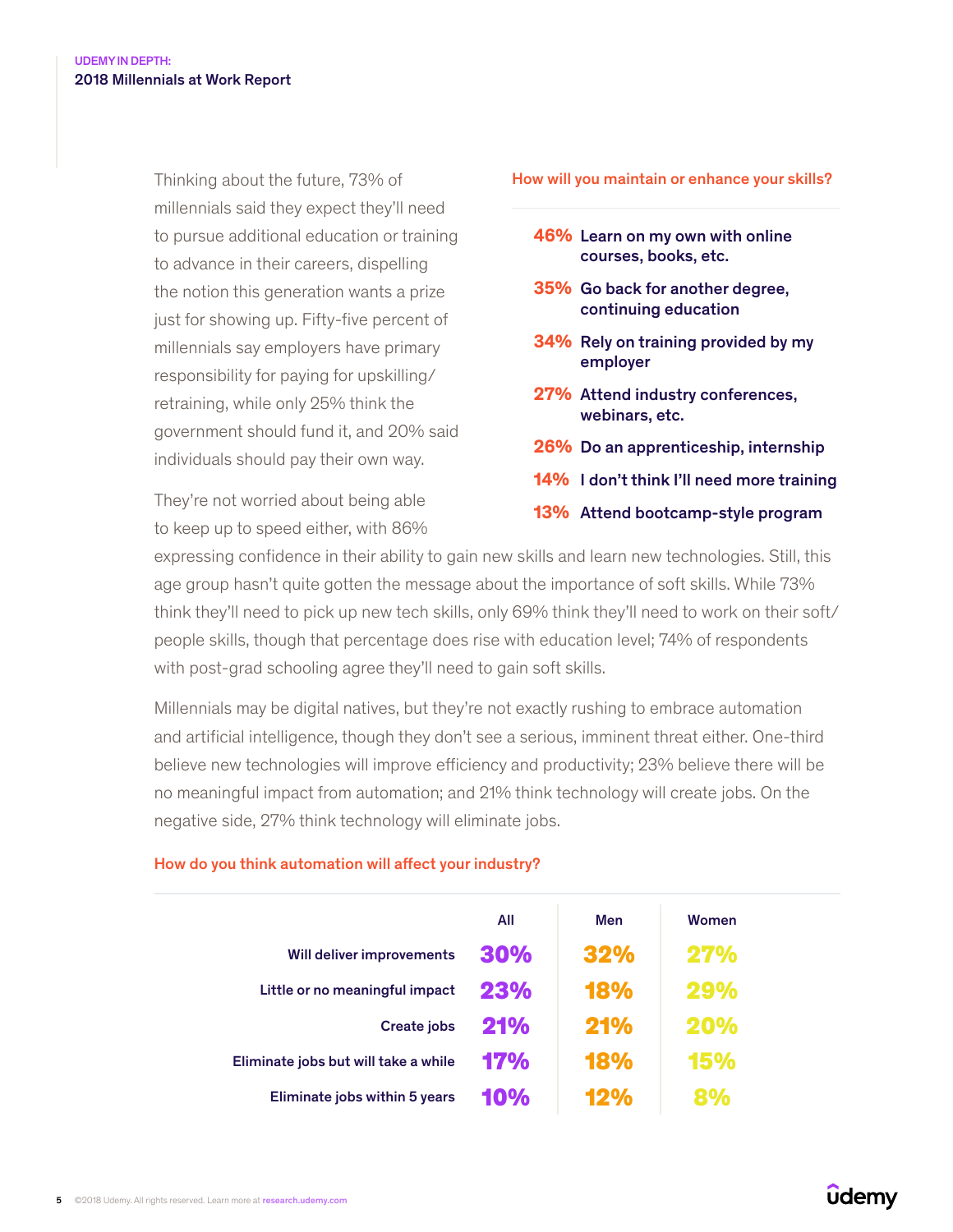# **Millennials to Employers: Give Us Training, Flexibility, Respect**

L&D (42%) was ranked only second to healthcare (48%) as the employee benefit millennials consider most important when deciding where they'll work. Other highly valued benefits include flexible schedules and remote-working options as well as 401(k) or other investment programs. Among older millennials, a generous vacation package was also cited as important. Respondents were less attracted to health & wellness benefits, student loan

assistance, and office perks like abundant snacks or being able to bring pets to work.

These findings align with a [recent Deloitte report](https://work.qz.com/1276917/money-will-attract-millennials-to-jobs-but-it-wont-make-them-loyal/) that found millennials care about much more than salary when evaluating job options. While starting salary may bring them in the door, retention is more closely tied to values like diversity, inclusion, and flexibility. Almost half of our survey respondents (44%) said their ideal work arrangement would be a flexible schedule; 30% want to work remotely full time. Men were more likely to prefer remote work, especially among the older millennial cohort. While 41% of men ages 30-37 would opt to work remotely, only 25% of women in that age group felt the same. Fewer than half (44%) said their current employer permits flex schedules or working from home.

Millennials of all ages, education levels, and genders chafe against negative stereotypes, with 86% feeling undermined by myths and misconceptions about

their generation. Which labels do they hate the most? "Lazy" topped the list, followed by "entitled" and "self-centered." Women, especially younger ones, also disliked being perceived as "unprepared for a real-world workplace." Younger men were more bothered by being called "over-sensitive" or "know-it-all."

When we asked millennials the biggest factor that would make them quit a job, the top response was "toxic environment," especially among millennial women. Not getting enough professional growth and development and having a bad manager tied for second. In other words, as that Deloitte study suggests, L&D and company culture are definitely key when it comes to retaining millennial talent.

Which workplace stereotype of millennials bothers you most?

| <b>51%</b> Lazy |                                      |
|-----------------|--------------------------------------|
|                 | 36% Entitled                         |
|                 | 35% Self-centered                    |
|                 | 34% Know-it-all                      |
|                 | 33% Over-sensative                   |
|                 | 33% Unprepared for<br>real workplace |
|                 | 26% Short attention span             |
| 23%             | <b>Needs constant</b><br>affirmation |
|                 | 20% Politically correct              |
|                 | <b>19%</b> Idealistic                |

**udemy**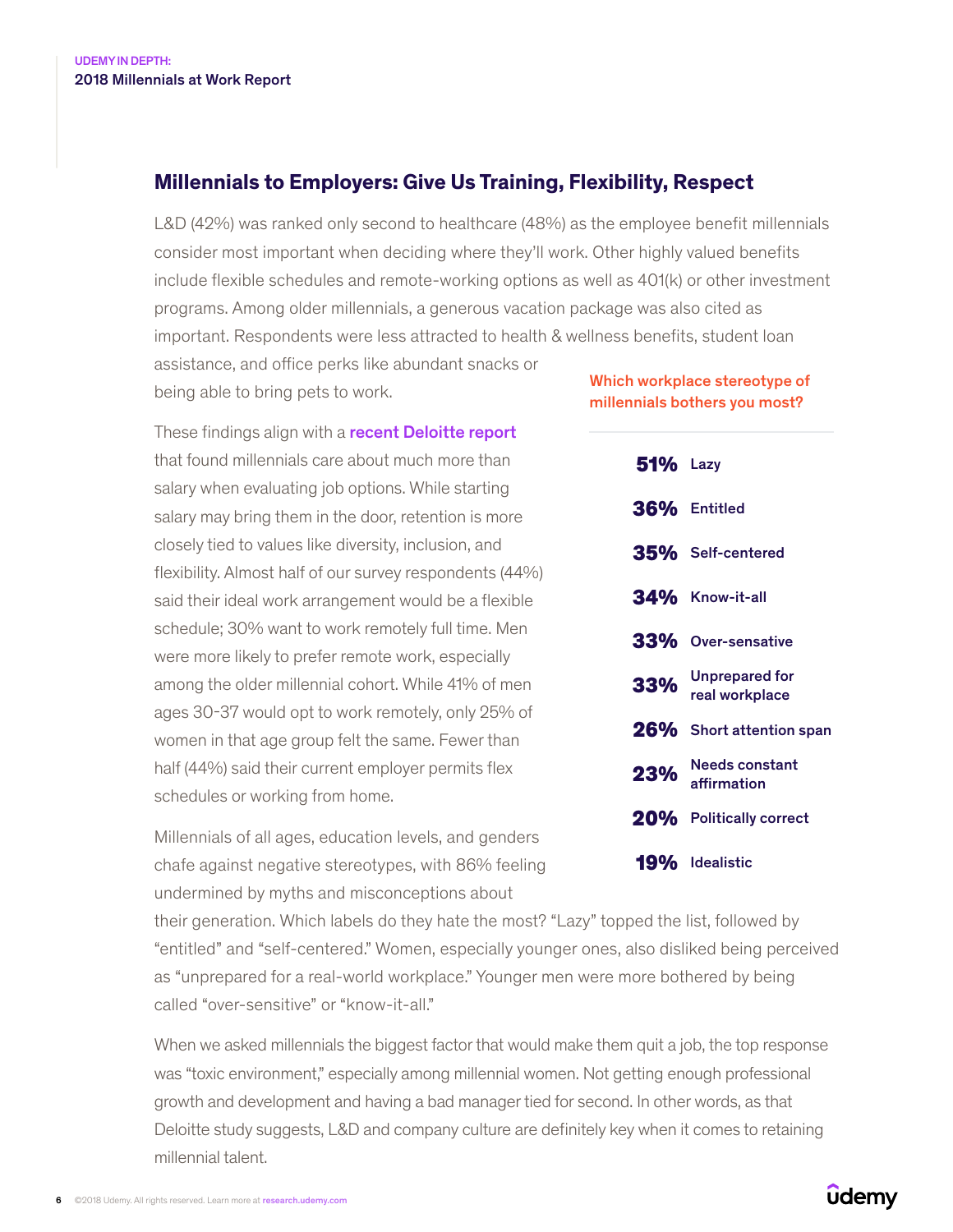### **Career Expectations: Millennials Seek Stability**

Our survey findings also cast doubt on the generalization that millennials are job-hoppers, always chasing after the next shiny object. Fifty-nine percent of respondents have been in their current jobs for more than three years, and among those ages 30-37, 22% have been with their current employer for more than seven years. Moreover, their vision of the future doesn't involve countless job changes.

When we asked how many jobs millennials expected to have over the course of their careers, 43% answered three to five jobs. Another 38% only think they'll have one or two jobs! Only 6% thought they'd have more than 10 jobs in a career. This is at odds with the [Bureau](https://www.bls.gov/nls/nlsfaqs.htm#anch41)  [of Labor Statistics](https://www.bls.gov/nls/nlsfaqs.htm#anch41) (BLS), which says the average across all age groups is 10 jobs. [Baby](https://www.washingtonpost.com/news/wonk/wp/2017/08/28/no-millennials-arent-killing-stable-employment/?noredirect=on&utm_term=.1a77a57c1089)  [boomers accusing millennials of switching jobs too frequently should actually look in the](https://www.washingtonpost.com/news/wonk/wp/2017/08/28/no-millennials-arent-killing-stable-employment/?noredirect=on&utm_term=.1a77a57c1089)  [mirror;](https://www.washingtonpost.com/news/wonk/wp/2017/08/28/no-millennials-arent-killing-stable-employment/?noredirect=on&utm_term=.1a77a57c1089) the BLS found that people born between 1957 and 1964, the later end of the baby boom, held an average of 11.9 jobs from age 18 to age 50—and half of those job changes happened between ages 18 and 24.

Millennials' dreams for retirement aren't wildly idealistic either. In fact, they're completely in line with other generations, according to [Gallup](http://news.gallup.com/poll/234302/snapshot-americans-project-average-retirement-age.aspx). In our survey, most millennials both want and expect to retire in their 60s. After that, most would like to retire in their 50s, but realistically, they think it probably won't happen until their 70s. Few expect "never" to retire, though women ages 30-37 and those with only a high school education were most likely to choose that response. Finally, only 8% think they'll retire in their 40s. So, no, millennials aren't delusional, believing they're destined to strike it rich and cash out early.

In the meantime, millennials are hustling. Almost half (43%) currently have a side hustle for extra income, while another 20% think they'll need one in the future to make ends meet.

# **Conclusion**

Older generations have always found fault with younger ones, and they've continued the trend with the current crop of millennials. But contrary to the stereotypes of being coddled and entitled, millennials in our survey are looking for stability, loyalty, and opportunities to learn and grow. They're motivated to do the work but also expect employers to share the load, both by providing relevant training and funding their employees' ongoing learning needs.

This generation also expresses frustration at the slowness of companies to adjust to new realities about how people work today. As the largest generation currently active in the workplace, millennials have power to demand and effect change. It just makes sense to

# **udemy**